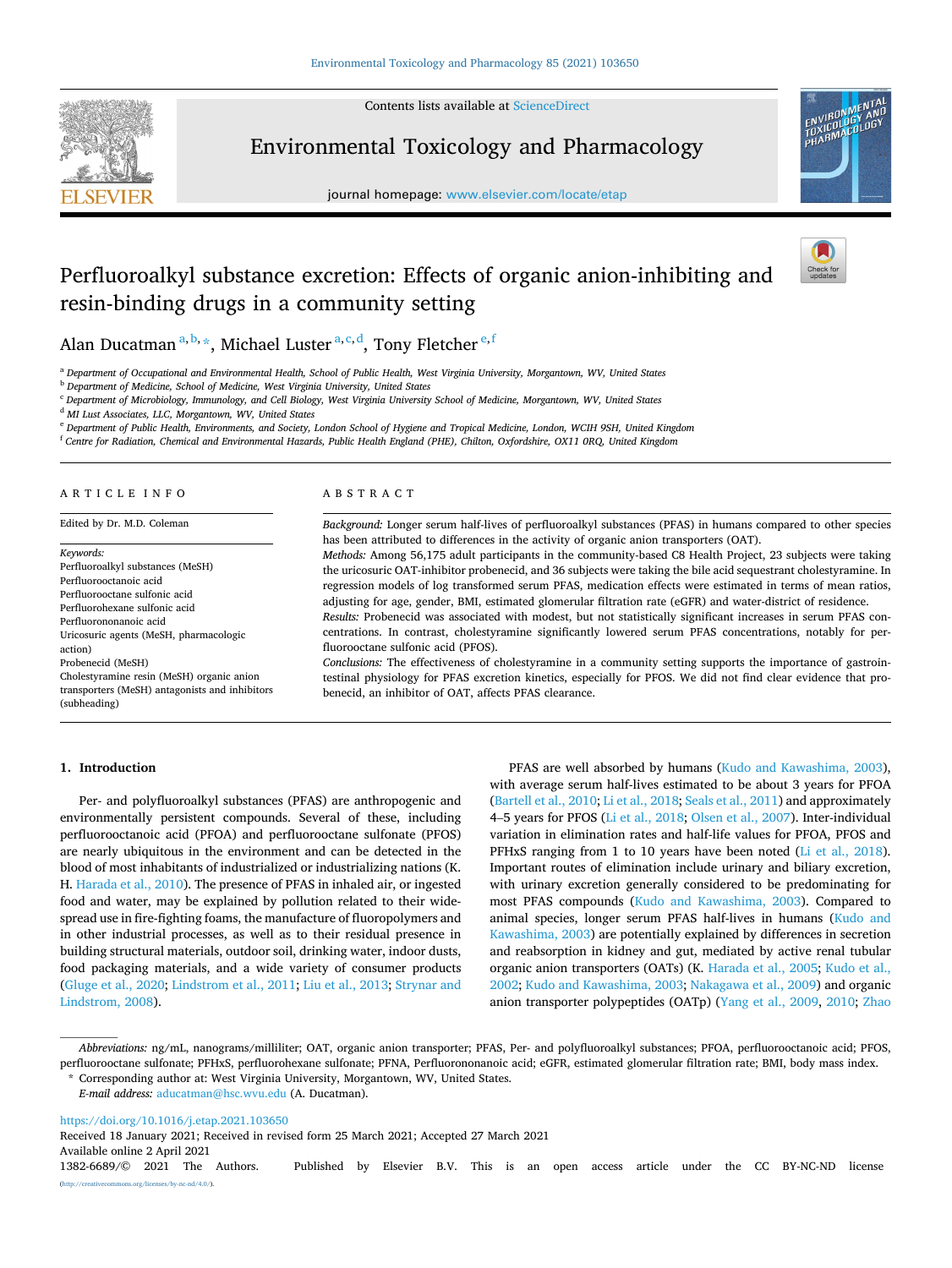[et al., 2017\)](#page-5-0), although the interactions of renal secretion, reabsorption, and total renal excretion of PFAS by OATs in humans are complex and incompletely understood ([Fabrega et al., 2014](#page-4-0); [Han et al., 2012;](#page-4-0) [Loc](#page-5-0)[cisano et al., 2013\)](#page-5-0). Two OATs (OAT1, OAT3) are involved in renal tubular secretion, and have been reported to have high affinity for PFOA in humans and in rats [\(Nakagawa et al., 2008](#page-5-0)). Nevertheless, poor renal excretion by OATs has been implicated as a likely contributor to the human species-specific slow excretion of PFAS such as PFOA (K. [Harada](#page-4-0)  [et al., 2005](#page-4-0)). In contrast, OAT4 and OATp are considered to be involved in tubular reabsorption of PFAS ([Andersen et al., 2008;](#page-4-0) [Nakagawa et al.,](#page-5-0)  [2009\)](#page-5-0), as well as PFAS membrane effects in the gut ([Kimura et al., 2020\)](#page-5-0) and in other organs ([Sabovic et al., 2019\)](#page-5-0). Highly active renal (and gut) reabsorption might therefore represent a fundamental mechanism of the long human half-life of the long-chain PFAS such as PFOA and PFOS ([Han et al., 2012\)](#page-4-0).

Pharmaceutical agents prescribed for many reasons may interact with excretion of PFAS in community settings. Consideration of their activity provides a practical, observational opportunity to address knowledge gaps concerning excretion. Probenecid inhibits OAT1 and OAT3. It is prescribed primarily because it competitively interferes with renal tubular transport of uric acid, leading to increased uric acid excretion and thus lower serum uric acid levels. OAT1 and OAT3 have also been hypothesized to play a role in the renal excretion of PFAS ([Nakagawa et al., 2008](#page-5-0)). Probenecid-induced inhibition of OAT1 and OAT3 therefore suggests the *a priori* hypothesis that those taking probenecid could have slower renal excretion and higher PFAS, opposite to what is known about probenecid's effect on uric acid. Rodents exposed to probenecid show reduced renal clearance and higher serum PFOA concentrations, consistent with a role of OAT1 and OAT3 in rodent PFAS excretion [\(Kudo et al., 2002](#page-5-0)), although there are also interspecies and reabsorption reasons to question how important such a role could be in humans ([Nakagawa et al., 2008;](#page-5-0) [Yang et al., 2009,](#page-5-0) [2010](#page-5-0)).

PFAS also enter the intestine as a component of bile; where they can be reabsorbed and returned to the liver through enterohepatic circulation, in a repeating cycle of biliary excretion and reabsorption ([Jandacek](#page-4-0)  [and Tso, 2007;](#page-4-0) [Lau et al., 2007\)](#page-5-0). Cholestyramine, a bile acid sequestrant resin historically used in the treatment of lipid disorders, increases the excretion of cholesterol in the form of bile acids rather than allowing for enterohepatic circulation. Cholestyramine also promotes the removal of anionic contaminants, such as the obsolete pesticide chlordecone, through fecal excretion ([Cohn et al., 1978](#page-4-0)). Johnson et al. demonstrated that feeding cholestyramine to rats, following administration of either PFOA or PFOS, increased PFAS fecal elimination ([Johnson et al., 1984](#page-4-0)). Cholestyramine treatment has been shown to result in increased fecal PFAS excretion under short-term observed conditions in a small human population ( $n = 8$ ) [\(Genuis et al., 2013](#page-4-0)). An earlier case report also showed that more prolonged treatment resulted in diminished serum concentrations, notably for PFOS, in a highly exposed individual ([Genuis](#page-4-0)  [et al., 2010\)](#page-4-0).

The C8 Health Project enrolled 69,030 participants of all ages from six water districts with varying degrees of PFOA water contamination, and it measured a suite of PFAS compounds in most of them [\(Frisbee](#page-4-0)  [et al., 2009\)](#page-4-0). The large population size provided an opportunity to investigate the effects of relatively uncommon drugs such as the uricosuric drug probenecid and the bile acid sequestrant cholestyramine on serum concentrations of PFAS in an unsupervised population setting. We are not aware of an existing investigation of the influence of OAT on PFAS excretion in a community exposure population, nor of a published study that investigates the influence of chronically prescribed pharmaceutical medications on enhancing or delaying excretion.

## **2. Methods**

# *2.1. Study population*

The C8 Health Project arose from a court-directed settlement

following the discovery of PFOA contamination of six water districts in the mid-Ohio Valley region of Ohio and West Virginia. The circumstances of the settlement and the independently administered population survey methodology have been described [\(Frisbee et al., 2009](#page-4-0)). Briefly, participants filled out an extensive health survey in 2005-6 including socioeconomic, employment, and personal health information, diagnoses, and prescriptions as well as over-the-counter drugs. Survey participation has been estimated to represent 80–81 % of adult residents then residing in the six affected water districts [\(Frisbee et al.,](#page-4-0)  [2009;](#page-4-0) [Steenland et al., 2009a](#page-5-0)). This study of deidentified participant data was conducted under a West Virginia University IRB.

The following PFAS were detected in the serum of the vast majority of 56,554 adult survey participants for the initial survey: PFOA, PFOS, PFHxS (perfluorohexane sulfonate), and PFNA (perfluorononanoic acid). We included 56,175 participants who had no missing values for all four analytes as the final study population. Data for six other PFAS species, each with numerous values below the limit of detection, were not considered to be suited for the purpose of this study. Because our outcome variable is related to excretion kinetics, and the proportion below the LOD is small, and the population is large, we excluded rather than used surrogate variables for the very rare serum concentrations below the level of detection for the four PFAS considered. No takers of either drug were excluded by this strategy. Participants providing ambiguous responses concerning present use of the medications of interest were excluded.

# *2.2. Laboratory methods*

PFAS serum concentrations were determined by a modification to a previously described procedure combining protein precipitation extraction with reverse-phase high-performance liquid chromatography/tandem mass spectrometry. A triple quadrupole mass spectrometer in selected reaction monitoring mode detected the M/Z transitions of individual perfluorocarbon compounds and the appropriate species of  $^{13}$ C-PFAS surrogate. Additional details of the technique and quality assurance protocols have been published elsewhere [\(Frisbee et al.,](#page-4-0)  [2009\)](#page-4-0).

## *2.3. Study design and statistical analysis*

The aim of the study was to separately compare serum levels of four PFAS compounds between users vs. nonusers of probenecid and cholestyramine in a survey containing self-reported information about pharmaceutical use. All names of pharmaceuticals containing probenecid, commercial names and possible misspellings were searched across the medications database of the C8 Health Project to identify probenecid users in the study. This process was repeated for cholestyramine. The distribution of the four PFAS studied was skewed; therefore, we log transformed these variables. We performed linear regression of natural log-transformed PFAS level as the outcome variable and probenecid or cholestyramine use as the main exposure, additionally adjusting for covariates including age, gender, socioeconomic status (SES), estimated glomerular filtration rate (eGFR), water district, and BMI in the full model. Water district was also included in the event that prescribing habits varied within the narrow geography of six water districts within the Ohio River Valley; the water districts definitely varied substantially in their historic exposures to PFOA ([Steenland et al., 2009a](#page-5-0)).

The statistical analysis plans for probenecid and cholestyramine were similar, but the analyses were conducted separately. We exponentiated the coefficients from the regression models to calculate the ratio of geometric mean of serum PFAS and the 95 % confidence interval in the probenecid or cholestyramine users, relative to their respective comparison groups, i.e., the comparison population not taking these pharmaceuticals. The power to detect one standard deviation (SD) difference in log-transformed PFAS between the case and control populations was more than 95 % for the probenecid analysis and more than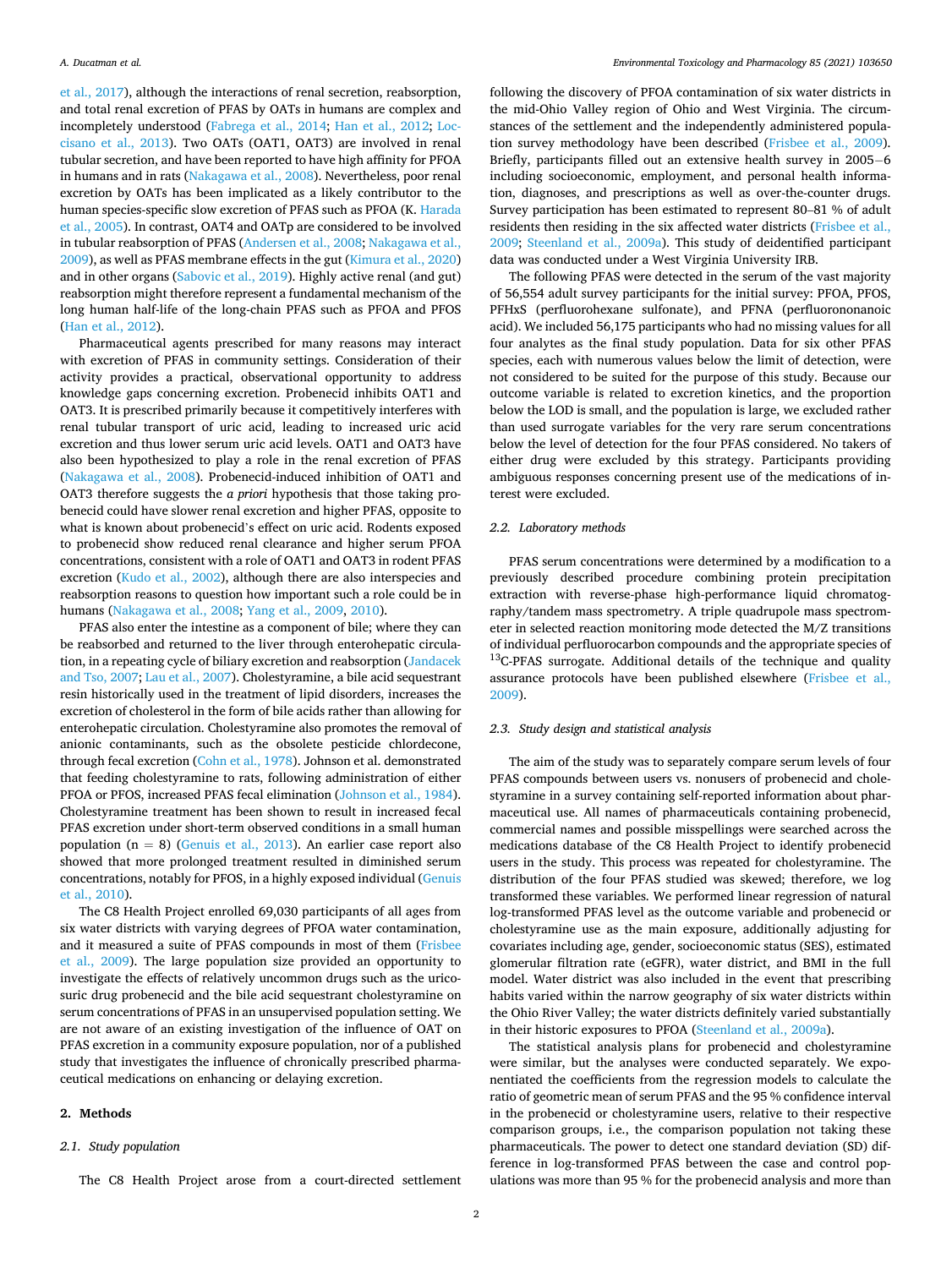99 % for the cholestyramine analysis (e.g., for log-transformed PFOS, one SD is 0.83 for probenecid analysis and 0.76 for cholestyramine analysis). All statistical analyses were performed using SAS version 9.2 (SAS Institute, Cary, NC).

# *2.4. Sensitivity analysis*

To address the possibility of over-adjustment, we performed sensitivity analyses for the same comparisons without adjustment for eGFR, and also without adjustment for water district. We also carried out a 1:3 case-control comparison matched on gender and birth year, in order to reassure that the age adjustment had been complete in the regression analysis.

### **3. Results**

## *3.1. Probenecid and PFAS*

Demographic data are presented for the probenecid comparisons in Table 1. Probenecid users (mean age 64.1) were substantially older than the entire adult population with serum PFAS concentrations (45.3). The male predominant 3:1 gender ratio was also expected because the usual indication, gout, is more common in older males, as was the lower eGFR in older individuals with indications for using a uricosuric medication.

Probenecid users had higher geometric mean PFAS than nonusers (Table 2) in the unadjusted comparisons, and PFAS levels were previously known to be higher for males and to rise with age in this population ([Frisbee et al., 2009](#page-4-0)). However, none of the probenecid-related differences approached statistical significance in a multivariable adjusted model which included age, gender, BMI, water district, and eGFR. A sensitivity analysis showed that this finding was not due to overadjustment for eGFR, with geometric mean ratio of 1.23 (C.I. 0.85− 1.78) for PFOA (adjusted for age, gender, BMI, and water district), and still smaller mean ratios were noted for other analytes.

#### *3.2. Cholestyramine and PFAS*

Table 3 provides demographic data for the cholestyramine comparisons. The population of medication takers (mean age 54.6) is again older, as expected. The male predominance seen for probenecid does not apply to cholestyramine, also as expected.

In contrast to findings for probenecid, cholestyramine users had unequivocally different (lower) PFAS serum concentrations than nonusers ([Table 4](#page-3-0)) in the multivariable adjusted models. This included the striking difference for PFOS (PFOS serum concentration 0.07 of the serum concentrations in non-users 95 %, C.I. 0.05–0.08.  $p = 0.00$ ), a finding consistent with a previously reported results of short-term trial by [Genuis et al. \(2010\)](#page-4-0). Only PFOA results failed to be highly significant in the unadjusted models, and they were significant following

# **Table 1**

|  | Baseline characteristics of the study population*. |  |  |  |  |
|--|----------------------------------------------------|--|--|--|--|
|--|----------------------------------------------------|--|--|--|--|

| Characteristics                                                                                                 | Whole cohort $(n =$<br>56,554)                                                      | Probenecid users $(n =$<br>23)                                                        |
|-----------------------------------------------------------------------------------------------------------------|-------------------------------------------------------------------------------------|---------------------------------------------------------------------------------------|
| Age (years)<br>Female (%)<br>Body mass index $(kg/m^2)$<br>Estimated glomerular filtration<br>rate <sup>a</sup> | $45.30 + 16.28$<br>29,675 (52.47)<br>$28.67 + 7.65$<br>$79.44 \pm 18.38$            | $64.15 + 11.28$<br>6(26.09)<br>$30.49 + 3.98$<br>$59.29 + 19.59$                      |
| Serum uric acid (mg/dL)<br>$PFHxS$ (C6s, ng/mL)<br>PFOA (C8, ng/mL)<br>PFOS (C8s, ng/mL)<br>PFNA (C9, ng/mL)    | $5.58 + 1.55$<br>$2.97 + 2.27$<br>$32.91 + 3.51$<br>$19.09 + 2.02$<br>$1.36 + 1.65$ | $6.70 \pm 1.57$<br>$3.88 + 2.67$<br>$90.47 + 5.02$<br>$28.24 + 2.25$<br>$1.53 + 1.85$ |

Data presented are number (percentages) or mean values  $\pm$  standard deviation (SD), as appropriate for the variable.

 $^a$  ml/min/1.73 m<sup>2</sup>.

**Table 2** 

Association between Probenecid use and PFAS levels.

|                         | Sample<br>size | Geometric<br>mean (SD) | Unadjusted<br>geometric mean<br>ratio (95 % CI) | Multivariable<br>adjusted*<br>geometric mean<br>ratio (95% CI) |
|-------------------------|----------------|------------------------|-------------------------------------------------|----------------------------------------------------------------|
| <b>PFHxS</b>            |                |                        |                                                 |                                                                |
| Probenecid<br>non-users | 56152          | 2.97(2.27)             | 1 (referent)                                    | 1 (referent)                                                   |
| Probenecid<br>users     | 23             | 3.88(2.67)             | 1.30<br>$(0.94 - 1.83)$                         | $1.06(0.76 - 1.47)$                                            |
| p-value<br>PFOA         |                |                        | 0.11                                            | 0.74                                                           |
| Probenecid<br>non-users | 56152          | 32.90<br>(3.51)        | 1 (referent)                                    | 1 (referent)                                                   |
| Probenecid<br>users     | 23             | 90.47<br>(5.02)        | 2.75<br>$(1.65 - 4.59)$                         | $1.23(0.85 - 1.78)$                                            |
| p-value<br><b>PFOS</b>  |                |                        | 0.00                                            | 0.28                                                           |
| Probenecid<br>non-users | 56152          | 19.08<br>(2.02)        | 1 (referent)                                    | 1 (referent)                                                   |
| Probenecid<br>users     | 23             | 28.24<br>(2.24)        | 1.48<br>$(1.11 - 1.97)$                         | $1.13(0.85 - 1.50)$                                            |
| p-value<br><b>PFNA</b>  |                |                        | 0.01                                            | 0.39                                                           |
| Probenecid<br>non-users | 56152          | 1.36(1.65)             | 1 (referent)                                    | 1 (referent)                                                   |
| Probenecid<br>users     | 23             | 1.53(1.85)             | 1.12<br>$(0.92 - 1.38)$                         | $1.02(0.83 - 1.26)$                                            |
| p-value                 |                |                        | 0.25                                            | 0.84                                                           |

Adjusted for age, gender, body mass index, water district, and estimated glomerular filtration rate.

# **Table 3**

Baseline characteristics of the study population\*.

| Characteristics                                                                                                | Whole cohort $(n =$<br>56,554)                                                            | Cholestyramine users $(n =$<br>36)                                                   |
|----------------------------------------------------------------------------------------------------------------|-------------------------------------------------------------------------------------------|--------------------------------------------------------------------------------------|
| Age (years)<br>Female (%)<br>Body mass index $(kg/m2)$<br>Estimated glomerular<br>filtration rate <sup>a</sup> | $45.30 + 16.28$<br>29.67 (52.47)<br>$28.67 \pm 7.65$<br>$79.44 \pm 18.38$                 | $54.68 + 15.33$<br>23 (63.89)<br>$28.33 + 6.24$<br>$72.96 + 17.67$                   |
| Serum uric acid (mg/dL)<br>$PFHxS$ (C6s, ng/mL)<br>PFOA (C8, ng/mL)<br>PFOS (C8s, ng/mL)<br>PFNA (C9, ng/mL)   | $5.58 + 1.55$<br>$2.97 \pm 2.27$<br>$32.91 \pm 3.51$<br>$19.09 + 2.02$<br>$1.36 \pm 1.65$ | $5.85 \pm 1.64$<br>$1.12 + 2.89$<br>$23.76 + 3.70$<br>$1.25 + 5.24$<br>$0.51 + 2.03$ |

 $*$  Data presented are number (percentages) or mean values  $\pm$  standard deviation (SD), as appropriate for the variable.

 $^{\rm a}$  ml/min/1.73 m<sup>2</sup>.

adjustment (0.55 lower, 95 % C.I. 0.41 - 0.74, p = 0.00). Sensitivity testing without eGFR made no difference to the cholestyramine findings. Comparisons with a 3:1 case-control comparison matched on age and sex revealed identical findings, except for wider confidence intervals (and therefore even less apparent differences for probenecid comparisons), reflecting the smaller reference population size. This similarity is expected since cases and controls came from the same population.

# **4. Discussion**

Our study confirms the strong effect of cholestyramine and does not demonstrate a clear effect of OAT inhibition by probenecid on serum PFAS concentrations in a community setting. The negative result for probenecid implies little effect or no effect of OAT1 and OAT3 inhibition on PFAS excretion kinetics. The small population taking probenecid does not allow us to confidently choose between these possibilities. This weak or nil association is physiologically consistent with the observation that PFAS excretion, which is facilitated in other species by OAT, is inefficient in humans ([Kudo and Kawashima, 2003\)](#page-5-0) and likely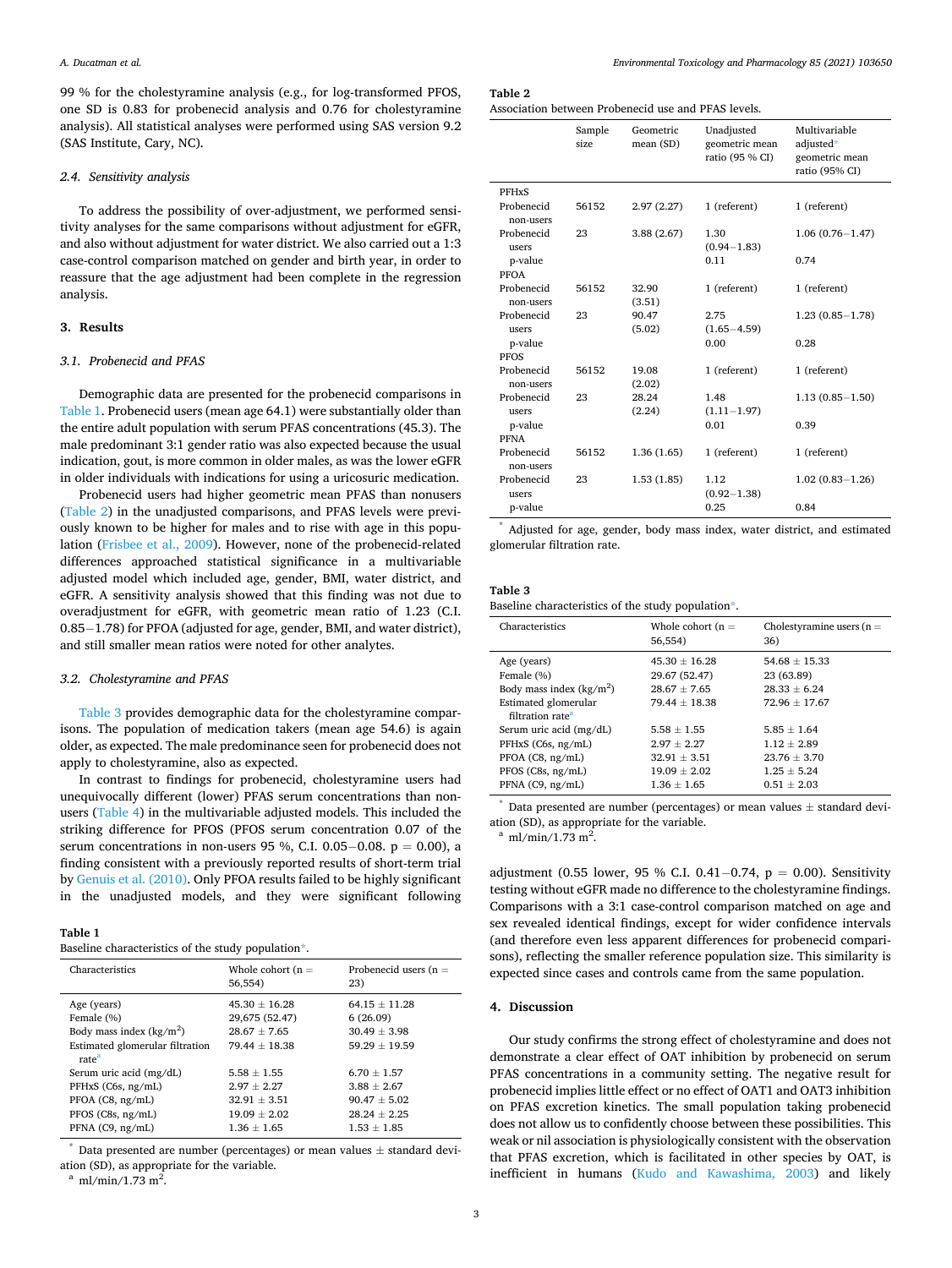#### <span id="page-3-0"></span>**Table 4**

Association between Cholestyramine use and PFAS levels.

|                                                          | Sample<br>size | Geometric<br>mean (SD) | Unadjusted<br>geometric<br>mean ratio (95<br>% CD | Multivariable<br>adjusted*<br>geometric mean<br>ratio (95% CI) |
|----------------------------------------------------------|----------------|------------------------|---------------------------------------------------|----------------------------------------------------------------|
| <b>PFHxS</b>                                             |                |                        |                                                   |                                                                |
| Cholestyramine<br>non-users                              | 56139          | 2.97(2.27)             | 1 (referent)                                      | 1 (referent)                                                   |
| Cholestyramine<br>users<br>p-value<br>PFOA               | 36             | 1.25(2.89)             | 0.38<br>$(0.29 - 0.49)$<br>0.00                   | 0.43<br>$(0.33 - 0.56)$<br>0.00                                |
| Cholestyramine<br>non-users                              | 56139          | 32.92<br>(3.51)        | 1 (referent)                                      | 1 (referent)                                                   |
| Cholestyramine<br><b>users</b><br>p-value<br><b>PFOS</b> | 36             | 23.76<br>(3.70)        | 0.723<br>$(0.48 - 1.09)$<br>0.12                  | 0.55<br>$(0.41 - 0.74)$<br>0.00                                |
| Cholestyramine<br>non-users                              | 56139          | 19.12<br>(2.02)        | 1 (referent)                                      | 1 (referent)                                                   |
| Cholestyramine<br><b>users</b><br>p-value<br><b>PFNA</b> | 36             | 1.26(5.24)             | 0.07<br>$(0.05 - 0.08)$<br>0.00                   | 0.07<br>$(0.05 - 0.08)$<br>0.00                                |
| Cholestyramine<br>non-users                              | 56139          | 1.36(1.65)             | 1 (referent)                                      | 1 (referent)                                                   |
| Cholestyramine<br>users<br>p-value                       | 36             | 0.51(2.03)             | 0.38<br>$(0.32 - 0.44)$<br>0.00                   | 0.39<br>$(0.33 - 0.46)$<br>0.00                                |

\* Adjusted for age, gender, body mass index, water district, and estimated glomerular filtration.

dominated by reabsorption kinetics in the healthy kidney ([Fenton et al.,](#page-4-0)  [2020\)](#page-4-0). It is also consistent with recent findings that inherited allelic OAT variants do not materially affect PFAS serum concentrations ([Ingelido](#page-4-0)  [et al., 2018](#page-4-0)). It is further consistent with recent findings that moderate to severe renal failure is associated with increased serum PFAS excretion ([Jain and Ducatman, 2019c](#page-4-0)), especially in the presence of albuminuria ([Jain and Ducatman, 2019b\)](#page-4-0). If reabsorption dominates human renal PFAS kinetics as hypothesized, then albuminuria and advancing renal failure are expected to lead to lower serum PFAS whereas inhibition of OAT might have little effect on serum PFAS.

In contrast to the nil or equivocal findings with the OAT inhibitor probenecid, participants taking the anion exchange resin cholestyramine experienced definitively reduced PFAS serum concentrations in a community setting. Our findings provide practical confirmation at a population level for previous case reports that this fecal excretory route for PFAS is greatly enhanced by taking cholestyramine [\(Genuis et al.,](#page-4-0)  [2010,](#page-4-0) [2013\)](#page-4-0) especially for PFOS. The effect in our data is that the relative potency for decrease in PFAS in cholestyramine takers is PFOS*>>*PFNA *>* PFHxS *>* PFOA. This relative degree of implied effectiveness might be different in populations with different initial and ongoing PFAS exposures. The cholestyramine data are also consistent with the observation that gastrointestinal kinetics contribute to inter-individual uncertainties for predicting measures of serum PFAS ([Fabrega et al., 2014](#page-4-0)).

PFAS exposures have been previously shown to be independently associated with significant increases in serum uric acid in this community population ([Steenland et al., 2010](#page-5-0)) and in other populations where serum PFAS has been measured [\(Geiger et al., 2013](#page-4-0); [Gleason et al., 2015](#page-4-0); [Kataria et al., 2015](#page-5-0); [Scinicariello et al., 2020](#page-5-0); [Shankar et al., 2011](#page-5-0); [Zeng](#page-5-0)  [et al., 2019](#page-5-0)) and in a PFOA-exposed workforce [\(Costa et al., 2009](#page-4-0)). "Confounding by indication" therefore deserves discussion because gout is the common indication for probenecid. However, to the degree that such indication bias may exist for probenecid per se, it is *a priori* more likely to lead to higher serum PFAS, given that higher uric acid is associated with higher serum PFAS, whereas our analysis found no association or an equivocal association with probenecid. A secondary

mechanistic consideration for such a bias is via the effect of gout upon kidney function. However, our data show that adjustment for eGFR does not affect the findings, and it has been independently shown that the PFAS-uric acid association is not due to confounding by renal disease ([Jain and Ducatman, 2019a](#page-4-0)). If these potential sources of bias are relevant to our findings, they would tend to overstate an association that is already equivocal or nil in our data, reinforcing the inference that pharmacologic inhibition of OAT1 and 3 has small or no effect on serum PFAS.

Sources of bias related to cholestyramine can also be considered in a community setting. Cholestyramine is generally mixed into and taken with a liquid, often water. Although we have no data to address water intake, this medication requirement could have increased PFOA intake by inhabitants of the contaminated water districts who participated in our study, especially in the case of cholestyramine users. If this theoretical source of bias is important, the data may understate the excretory effect of cholestyramine, especially upon PFOA, which was in the drinking water. Further, an historic indication for cholestyramine is elevated total and LDL cholesterol, which are also associated with higher PFOA and PFOS serum concentrations in multiple studies including in this population [\(Steenland et al., 2009a](#page-5-0), [2009b\)](#page-5-0). If confounding by indication does influence our cholestyramine findings, then the excretory effect of cholestyramine may be slightly stronger than the data indicate, especially for PFOA. Finally, it is worth considering if the strong negative impact of cholestyramine on serum PFAS shown in these data, notably on PFOS, could be a source of bias if not adjusted for in other previously reported associations such as to lipid outcomes. However, the prevalence of use is very low (36/56175) in this population, and some studies of PFAS associations with lipids have excluded subjects taking lipid lowering agents, including in this population ([Fitz-Simon](#page-4-0)  [et al., 2013;](#page-4-0) [Steenland et al., 2009b](#page-5-0)).

An obvious study weakness is its prevalence survey design. Prevalence studies have important limitations as regards causation. However, the findings are highly consistent with two short-term demonstrations of cholestyramine used as an excretory agent of PFAS in an individual or small group [\(Genuis et al., 2010, 2013](#page-4-0)) as well as with toxicologic data concerning the effects of cholestyramine on PFAS kinetics ([Jandacek](#page-4-0)  [and Tso, 2007; Johnson et al., 1984;](#page-4-0) [Lau et al., 2007](#page-5-0)) and with historic human data concerning cholestyramine treatment of other anionic contaminants [\(Cohn et al., 1978](#page-4-0)). The data in this cross sectional study cannot address the time course required for cholestyramine to reduce PFAS. The data also do not address permanence of cholestyramine effects on serum PFAS following cessation of medication. Because PFAS are known to be stored in a variety of tissues other than serum, there is possibility that some "bounce-back" could occur following the cessation of treatment due to tissue compartment re-equilibration.

Our data provide evidence that cholestyramine enhances PFAS excretion in a community setting, especially for PFOS. This information is potentially interesting to exposed workers and inhabitants of communities with known PFAS water contamination, as there are a growing list of human health effects associated with PFAS exposure and parallel toxicology findings of concern [\(Fenton et al., 2020](#page-4-0); [Hagstrom et al.,](#page-4-0)  [2021\)](#page-4-0). Importantly, it is possible but not proved by these data that addressing the levels of a circulating toxicant risk factor with a pharmaceutical agent will necessarily also decrease the health risk of exposure. We do not know if and to what degree alterations in liver metabolism and other changes following from PFAS exposure are reversible, although modeled exposure studies in this same population do suggest that the lipid associations may respond to declining serum PFAS [\(Fitz-Simon et al., 2013\)](#page-4-0). Access to available means such as pharmaceutical agents to decrease serum PFAS concentrations is a repeated inquiry posed to care givers by members of exposure populations. We are providing data that excretion can be enhanced by cholestyramine, but the cross-sectional data do not directly address the impact on the burden in other tissues. More fundamentally, the data cannot provide evidence that increasing the speed of excretion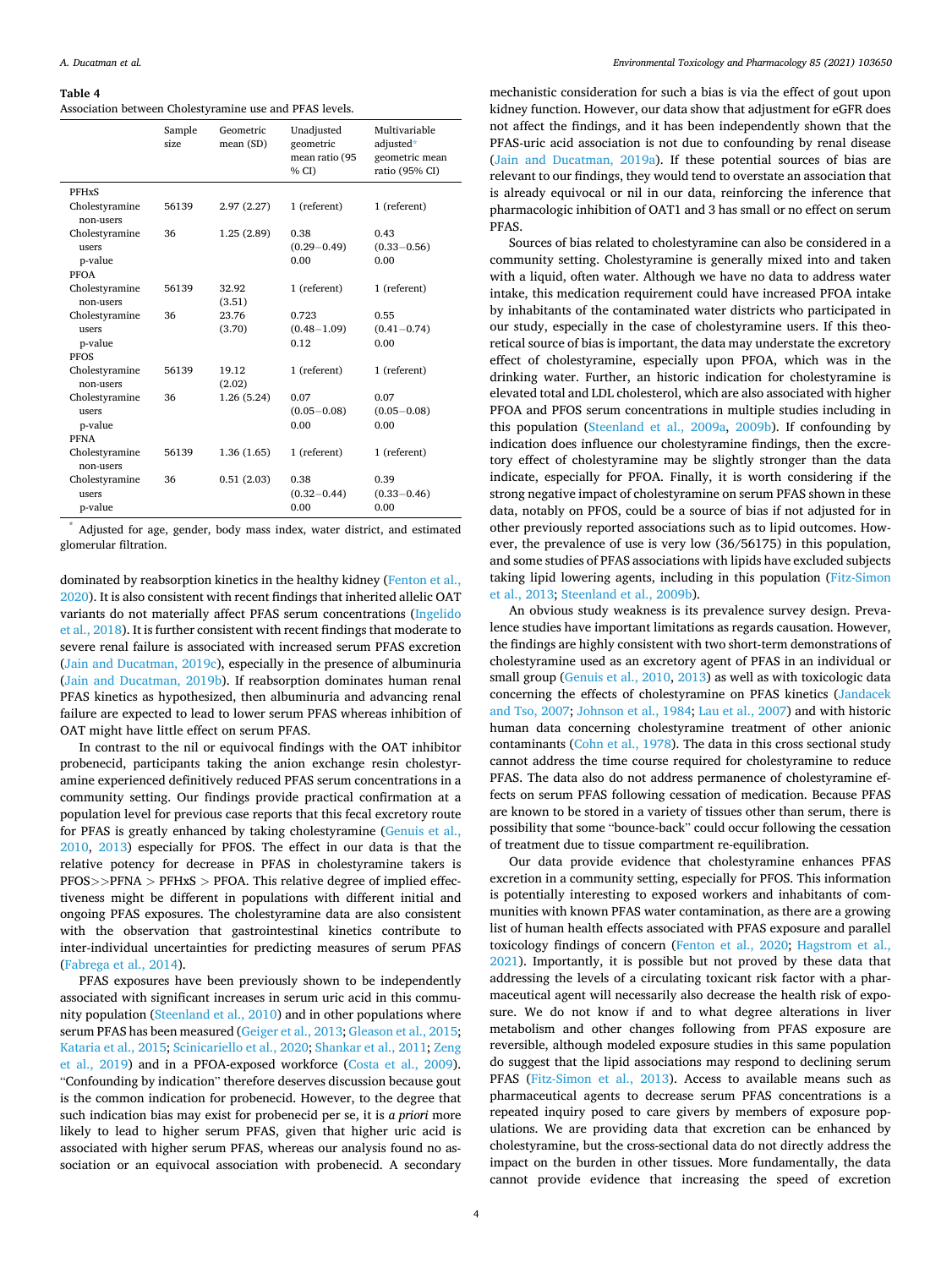<span id="page-4-0"></span>otherwise improves the health of those exposed to PFAS. That conversation initiated by individuals known or inferred to have heavy internal PFAS contamination can be guided by evidence that excretion can be enhanced, especially for PFOS, but is not yet informed by clinical trial evidence of the balance of risks and benefits for medications such as cholestyramine that appear to decrease human biological PFAS burdens.

## **5. Conclusion**

We conclude that bile acid sequestrant cholestyramine prescribed for reasons that did not consider PFAS can nevertheless assist in the more rapid excretion of PFAS in community settings, especially PFOS and, to a lesser degree, other PFAS including PFNA, PFHxS, and PFOA. Using the same method, we sought but did not find clear-cut evidence that probenecid, an inhibitor of organic anion transporters (OAT), affects PFAS clearance. The cholestyramine results provide confirmation that gastrointestinal kinetics can be important to inter-individual differences in serum PFAS concentrations, especially for long-chain sulfonate compounds. The probenecid results support the understanding that reabsorption plays a dominant kinetic role for PFAS in the healthy kidney.

# **Author contributions**

Alan Ducatman proposed the study and the original study design, and was the principal author. Tony Fletcher modified the study design including the statistical approach and performed the statistical comparisons. Michael Luster assisted with the interpretation of the physiology and the preparation of the paper. All authors have reviewed the submitted manuscript.

#### **Declaration of Competing Interest**

Dr. Fletcher has served as paid consultant to plaintiff and defendant law firms conducting litigation involving PFAS. Dr. Ducatman has provided testimony assisting attorneys representing community populations to obtain settlement funding for population PFAS and related medical monitoring testing. Dr. Luster served as a contractor for the C8 Science Panel providing scientific expertise. The work and conclusions are independent of any party to a lawsuit.

#### **Acknowledgments**

Dr Tony Fletcher was a member of the C8 Science Panel established under the C8 Class Action Settlement Agreement (Circuit Court of Wood County, WV, USA) between DuPont and plaintiffs, which resulted from releases of perfluorooctanoate (PFOA, or C8) into drinking water. Dr Fletcher is a consortium partner of the European Union's Horizon 2020 research and innovation program under grant agreement 733032 HBM4EU ([www.HBM4EU.eu\)](http://www.HBM4EU.eu); and part-funded from the National Institute for Health Research (NIHR) Health Protection Research Unit in Environmental Exposures and Health, a partnership between Public Health England, the Health and Safety Executive and the University of Leicester. Alan Ducatman was the principal investigator for the Health Communications for health communications related to the C8 Health Project. The views expressed are those of the author(s) and not necessarily those of the NIHR, Public Health England, the Health and Safety Executive or the Department of Health and Social Care.

The authors of this manuscript declare that their ability to design, conduct, interpret, or publish research was unimpeded by and fully independent of the court and/or settling parties.

#### **References**

- Andersen, M.E., Butenhoff, J.L., Chang, S.C., Farrar, D.G., Kennedy Jr., G.L., Lau, C., et al., 2008. Perfluoroalkyl acids and related chemistries–toxicokinetics and modes of action. Toxicol. Sci. 102 (1), 3–14.<https://doi.org/10.1093/toxsci/kfm270>.
- Bartell, S.M., Calafat, A.M., Lyu, C., Kato, K., Ryan, P.B., Steenland, K., 2010. Rate of decline in serum PFOA concentrations after granular activated carbon filtration at two public water systems in Ohio and West Virginia. Environ. Health Perspect. 118 (2), 222–228. [https://doi.org/10.1289/ehp.0901252.](https://doi.org/10.1289/ehp.0901252)
- Cohn, W.J., Boylan, J.J., Blanke, R.V., Fariss, M.W., Howell, J.R., Guzelian, P.S., 1978. Treatment of chlordecone (Kepone) toxicity with cholestyramine. Results of a controlled clinical trial. N. Engl. J. Med. 298 (5), 243–248. [https://doi.org/10.1056/](https://doi.org/10.1056/nejm197802022980504)  [nejm197802022980504](https://doi.org/10.1056/nejm197802022980504).
- Costa, G., Sartori, S., Consonni, D., 2009. Thirty years of medical surveillance in perfluooctanoic acid production workers. J. Occup. Environ. Med. 51 (3), 364–372. <https://doi.org/10.1097/JOM.0b013e3181965d80>.
- Fabrega, F., Kumar, V., Schuhmacher, M., Domingo, J.L., Nadal, M., 2014. PBPK modeling for PFOS and PFOA: validation with human experimental data. Toxicol. Lett. [https://doi.org/10.1016/j.toxlet.2014.01.007.](https://doi.org/10.1016/j.toxlet.2014.01.007)
- Fenton, S.E., Ducatman, A., Boobis, A., DeWitt, J.C., Lau, C., Ng, C., et al., 2020. Per- and Polyfluoroalkyl Substance Toxicity and Human Health Review: Current State of Knowledge and Strategies for Informing Future Research. Environ. Toxicol. Chem. [https://doi.org/10.1002/etc.4890.](https://doi.org/10.1002/etc.4890)
- Fitz-Simon, N., Fletcher, T., Luster, M.I., Steenland, K., Calafat, A.M., Kato, K., Armstrong, B., 2013. Reductions in serum lipids with a 4-year decline in serum perfluorooctanoic acid and perfluorooctanesulfonic acid. Epidemiology 24 (4), 569–576. [https://doi.org/10.1097/EDE.0b013e31829443ee.](https://doi.org/10.1097/EDE.0b013e31829443ee)
- Frisbee, S.J., Brooks Jr., A.P., Maher, A., Flensborg, P., Arnold, S., Fletcher, T., et al., 2009. The C8 health project: design, methods, and participants. Environ. Health Perspect. 117 (12), 1873–1882. [https://doi.org/10.1289/ehp.0800379.](https://doi.org/10.1289/ehp.0800379)
- Geiger, S.D., Xiao, J., Shankar, A., 2013. Positive association between perfluoroalkyl chemicals and hyperuricemia in children. Am. J. Epidemiol. 177 (11), 1255–1262. <https://doi.org/10.1093/aje/kws392>.
- Genuis, S.J., Birkholz, D., Ralitsch, M., Thibault, N., 2010. Human detoxification of perfluorinated compounds. Public Health 124 (7), 367–375. [https://doi.org/](https://doi.org/10.1016/j.puhe.2010.03.002) [10.1016/j.puhe.2010.03.002](https://doi.org/10.1016/j.puhe.2010.03.002).
- Genuis, S.J., Curtis, L., Birkholz, D., 2013. Gastrointestinal elimination of perfluorinated compounds using cholestyramine and chlorella pyrenoidosa. ISRN Toxicol. 2013, 657849 <https://doi.org/10.1155/2013/657849>.
- Gleason, J.A., Post, G.B., Fagliano, J.A., 2015. Associations of perfluorinated chemical serum concentrations and biomarkers of liver function and uric acid in the US population (NHANES), 2007-2010. Environ. Res. 136, 8–14. [https://doi.org/](https://doi.org/10.1016/j.envres.2014.10.004)  [10.1016/j.envres.2014.10.004.](https://doi.org/10.1016/j.envres.2014.10.004)
- Gluge, J., Scheringer, M., Cousins, I.T., DeWitt, J.C., Goldenman, G., Herzke, D., et al., 2020. An overview of the uses of per- and polyfluoroalkyl substances (PFAS). Environ. Sci. Process. Impacts 22 (12), 2345–2373. [https://doi.org/10.1039/](https://doi.org/10.1039/d0em00291g) [d0em00291g.](https://doi.org/10.1039/d0em00291g)
- Hagstrom, A.L., Anastas, P., Boissevain, A., Borrel, A., Deziel, N.C., Fenton, S.E., et al., 2021. Yale School of Public Health Symposium: an overview of the challenges and opportunities associated with per- and polyfluoroalkyl substances (PFAS). Sci. Total Environ. 778, 146192 <https://doi.org/10.1016/j.scitotenv.2021.146192>.
- Han, X., Nabb, D.L., Russell, M.H., Kennedy, G.L., Rickard, R.W., 2012. Renal elimination of perfluorocarboxylates (PFCAs). Chem. Res. Toxicol. 25 (1), 35-46. https://do [org/10.1021/tx200363w](https://doi.org/10.1021/tx200363w).
- Harada, K., Inoue, K., Morikawa, A., Yoshinaga, T., Saito, N., Koizumi, A., 2005. Renal clearance of perfluorooctane sulfonate and perfluorooctanoate in humans and their species-specific excretion. Environ. Res. 99 (2), 253–261. [https://doi.org/10.1016/j.](https://doi.org/10.1016/j.envres.2004.12.003)  [envres.2004.12.003](https://doi.org/10.1016/j.envres.2004.12.003).
- Harada, K.H., Yang, H.R., Moon, C.S., Hung, N.N., Hitomi, T., Inoue, K., et al., 2010. Levels of perfluorooctane sulfonate and perfluorooctanoic acid in female serum samples from Japan in 2008, Korea in 1994-2008 and Vietnam in 2007-2008. Chemosphere 79 (3), 314–319. [https://doi.org/10.1016/j.](https://doi.org/10.1016/j.chemosphere.2010.01.027)  here.2010.01.027.
- Ingelido, A.M., Abballe, A., Gemma, S., Dellatte, E., Iacovella, N., De Angelis, G., et al., 2018. Biomonitoring of perfluorinated compounds in adults exposed to contaminated drinking water in the Veneto Region, Italy. Environ. Int. 110, 149–159. <https://doi.org/10.1016/j.envint.2017.10.026>.
- Jain, R.B., Ducatman, A., 2019a. Dynamics of associations between perfluoroalkyl substances and uric acid across the various stages of glomerular function. Environ. Sci. Pollut. Res. Int. 26 (12), 12425–12434. [https://doi.org/10.1007/s11356-019-](https://doi.org/10.1007/s11356-019-04666-5) [04666-5](https://doi.org/10.1007/s11356-019-04666-5).
- Jain, R.B., Ducatman, A., 2019b. Perfluoroalkyl acids serum concentrations and their relationship to biomarkers of renal failure: serum and urine albumin, creatinine, and albumin creatinine ratios across the spectrum of glomerular function among US adults. Environ. Res. 174, 143–151. [https://doi.org/10.1016/j.envres.2019.04.034.](https://doi.org/10.1016/j.envres.2019.04.034)
- Jain, R.B., Ducatman, A., 2019c. Perfluoroalkyl substances follow inverted U-shaped distributions across various stages of glomerular function: implications for future research. Environ. Res. 169, 476–482. [https://doi.org/10.1016/j.](https://doi.org/10.1016/j.envres.2018.11.033)  [envres.2018.11.033](https://doi.org/10.1016/j.envres.2018.11.033).
- Jandacek, R.J., Tso, P., 2007. Enterohepatic circulation of organochlorine compounds: a site for nutritional intervention. J. Nutr. Biochem. 18 (3), 163–167. [https://doi.org/](https://doi.org/10.1016/j.jnutbio.2006.12.001)  [10.1016/j.jnutbio.2006.12.001.](https://doi.org/10.1016/j.jnutbio.2006.12.001)
- [Johnson, J.D., Gibson, S.J., Ober, R.E., 1984. Cholestyramine-enhanced fecal elimination](http://refhub.elsevier.com/S1382-6689(21)00068-5/sbref0115)  [of carbon-14 in rats after administration of ammonium \[14C\]perfluorooctanoate or](http://refhub.elsevier.com/S1382-6689(21)00068-5/sbref0115)  [potassium \[14C\]perfluorooctanesulfonate. Fundam. Appl. Toxicol. 4 \(6\), 972](http://refhub.elsevier.com/S1382-6689(21)00068-5/sbref0115)–976.